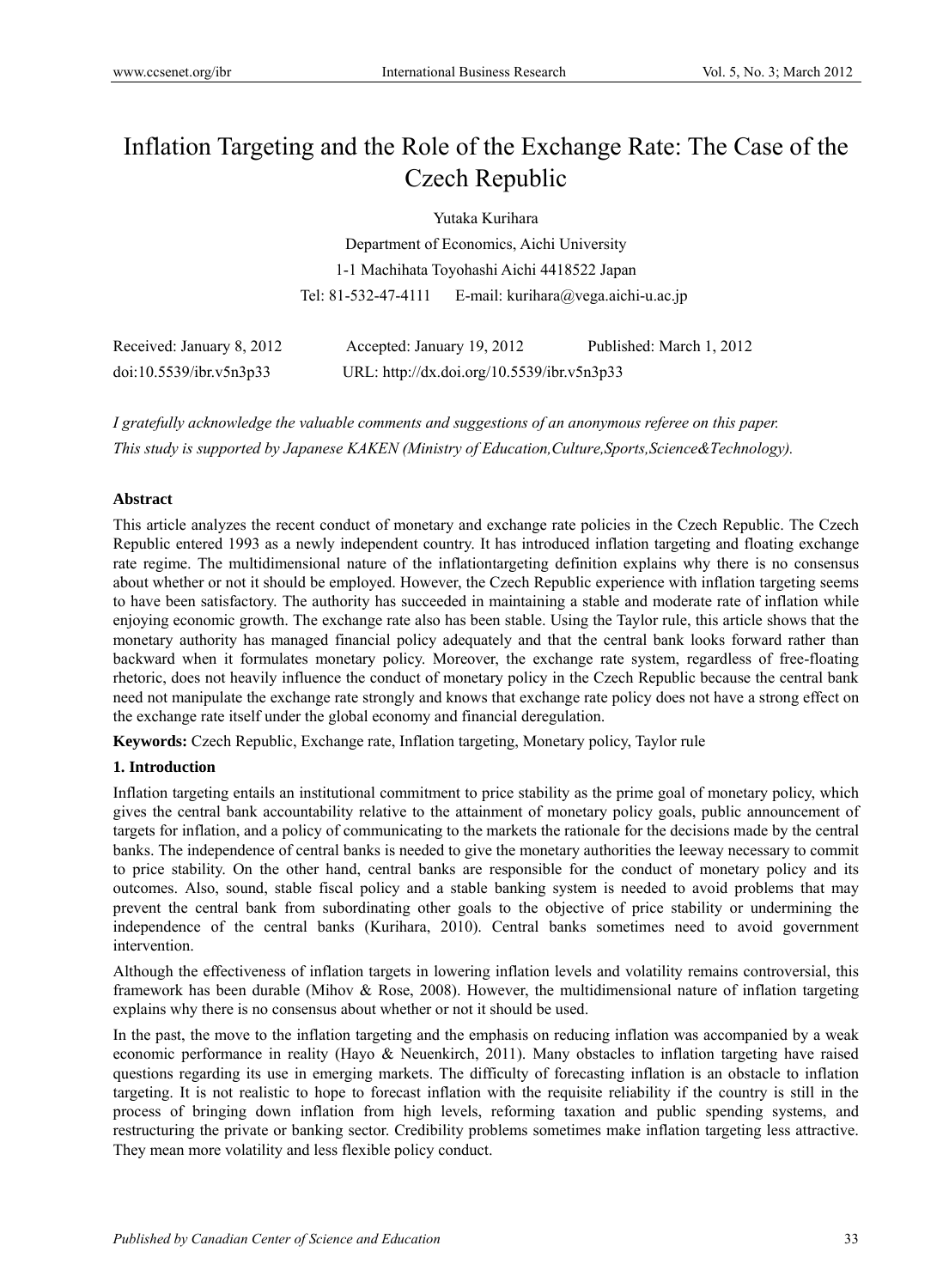Moreover, changes in import prices due to movements in the exchange rate are quickly passed to domestic market prices in emerging markets (Calvo & Reinhart, 2000). With this type of high pass-through, a change in the exchange rate has a large short-run impact on inflation and a small short-run impact on output in both emerging and developed markets. The exchange rate should be adjusted to offset the effects so as not to harm domestic markets. Recent deflation in many developed countries will also induce inflationtargeting central banks to expand the money supply and allow the currency to depreciate, whereas an inflationary shock will induce the opposite reaction. (Note 1)

This article focuses on the Czech Republic, which introduced inflation targeting in 1998, just after the world financial crisis in 1997. Early in the 1990s, the Czech Republic had experienced bad economic conditions and high inflation until the flexible exchange rate regime replaced the fixed one in 1997. Such economic circumstance is one reason for the introduction of inflation targeting.

Kotán & Navrátil (2003) suggested that although inflation targets have been missed more often than met with actual inflation rates, the conduct of inflation targeting has contributed to the stabilization of the Czech economy. Hurník, Kameník, & Vlcek (2008) showed that monetary policy of the Czech Republic was more restrictive than implied by the observed ones (1998Q2-1999Q1, 2001Q3-2003Q2, and 2004Q3-2005Q4), on the contrary, the period from 2003Q3 to 2004Q2 had a relatively loose monetary policy.

Geršl & Holub (2008) showed that the intervention in the foreign exchange market in the Czech has a statistically significant but short-lived and economically not very important impact on the koruna's exchange rate. Holub & HurnĂk (2008) indicated that dealing with exchange rate volatility had been a key challenge for inflation targeting, and despite the missed inflation targeting, the regime was successful in stabilizing the inflation expectations. In general, the evaluation of the world inflation targeting has been high; however, it is necessary to analyze this country's inflation targeting and monetary policy. I employ the Taylor rule to examine empirically whether or not the monetary authority has adequately conducted financial policy.

This article is structured as follows. Section 2 reviews the monetary policy of the Czech Republic. Section 3 presents one theoretical model for empirical analysis. Section 4 shows the results and analyzes them. Section 5 analyzes the role of exchange rate in the conduct of monetary policy in this country. Finally, this paper ends with a summary.

## **2. Inflation Targeting in the Czech Republic**

The Czech Republic is one of two successor states of Czechoslovakia, the other being Slovakia. The Czech Republic entered 1993 as a newly independent country that still shared a monetary union with Slovakia. This arrangement rapidly proved to be unsustainable, and the union was dissolved in 1993. Since then, the Czech Republic has conducted its own independent economic and monetary policies.

Table 1 shows the development of basic macroeconomic variables in the Czech Republic, and Table 2 shows the conducted inflation targeting.

Insert Table 1 Here

Insert Table 2 Here

The heritage of Czechoslovakia was overall macroeconomic stability. The country had been a bulwark of monetary and fiscal prudence during communism and the early transition policies confirmed this trend (Drabek, Janacek & Tuma, 1994). Restrictive monetary and fiscal policies accompanied the start of reforms in January 1991, ensuring that inflation fell after the initial jump caused by price liberalization. After falling to approximately 10 % in 1992, inflation rose to about 20 % in 1993 as a result of the introduction of the value-added tax (VAT) in the Czech Republic in January 1993.

The years 1993 to 1997 are generally regarded as a period of prosperity. The economy recovered greatly and growth rates were quite high. Growth was accompanied by high employment rates without parallel in other countries. Inflation stabilized at around 10 %. In the second half of 1995, the Czech Republic liberalized the current account of the balance of payments. As a result of relatively high interest rates, a stable nominal exchange rate, and low perceived political risk, the economy of the Czech Republic began to attract large amounts of capital from foreign countries in 1994 and 1995. However, reflecting sluggish export growth and strong increases in imports, economic growth began to slow in 1995 to 1996. Prompted by a combination of a major currency crisis in Asia and some European countries and a recession, in 1997, the government passed an austerity package that contained expenditure cuts, other measures to dampen domestic demand, and medium-term institutional and structural measures to stimulate the supply side of the Czech economy.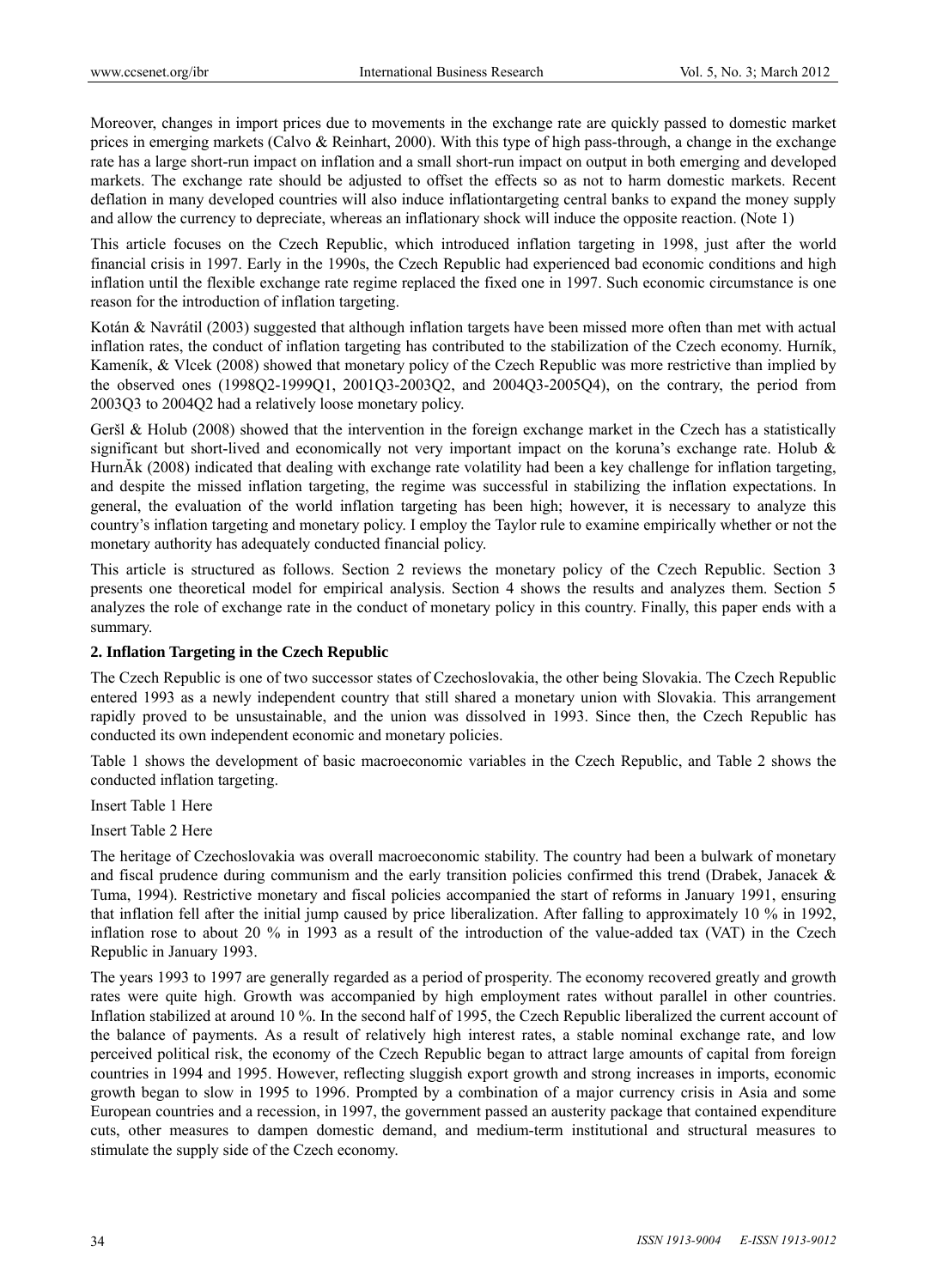From 1998 to early 2000, the economy emerged from the recession. Along with the central bank, the new government conducted a massive clean-up and privatization of major banks, which led to a revival in lending activity. Fiscal policy was largely relaxed to pay the costs of bank restructuring and to stimulate demand by investment in infrastructure and significant increases in pay for public employees. Unemployment was stabilized and inflation remained low and stable (Beblavy, 2007).

The monetary policy irrelevance of inflation targeting in the environment of high and unstable capital inflows was one of the reasons that the Czech central bank switched to direct inflation targeting after the exchange rate crisis of 1997. The central bank had argued that inflation targeting had a problem caused by a lack of predictable relationship between monetary aggregates and inflation. However, at the beginning of 1998, the Czech National Bank (CNB) finally set a target for net inflation as the final target.

At the beginning of this transition, Czech Republic policymakers had to institute a monetary policy framework that would take advantage of sound economic fundamentals along with the inflation targeting. The policy response was a fixed exchange rate as the intermediate target of monetary policy complemented by inflation targeting. The central bank announced inflation targeting in terms of the so-called headline consumer price index; however, the exchange rate peg remained the nominal anchor.

A partial improvement in economic growth was followed by a repeated slow-down, with an excessive appreciation of the koruna with low foreign direct investment. However, since 2003, foreign direct investment and accession to the European Union accelerated economic growth (Antal, Hlavácek & Holub, 2008).

Considering these past situations, it seems important to analyze the Czech Republic's monetary policy. The Czech government has succeeded in stabilizing inflation and has experienced economic growth while some countries, especially European countries, have suffered much economic damage.

## **3. Theoretical Analysis**

One way to infer the importance of inflation, the real economy, and the exchange rate in the policy decisions of the CNB is to estimate an extended Taylor rule, a formula created by John Taylor to provide guidance for central banks to set short-term interest rates to attain both their goals for stabilization of inflation and the economy. The rule states that theshort-term interest rate (usually adjusted for inflation) is determined according to three factors: (1) where actual inflation is above or below the targeted level, (2) how far economic activity is above or below the full-employment level, and (3) what the level of the short-term interest rate would be consistent with full employment level. (Note 2) Moreover, Holub (2008), which focused on the Czech economy, indicated that movement of the real exchange rate gap takes over as the most important factor for deviations of inflation from the target. Other studies have followed this approach. Along with the reason explained in the previous section, this article takes into account the exchange rate in the Czech Republic.

Assume that the call rate partially adjusts to the target according to the function:

$$
r_t = (1-\rho)r_t^* + \rho r_{t-1} + v_t \tag{1}
$$

where, r is the call rate,  $r_t^*$  is the target rate for it, and v is a random shock. The coefficient  $\rho$  captures the degree of interest rate smoothing practiced by the central bank. t means time.

 $r_t^*$  is assumed as follows:

$$
r_t^* = r_t^{**} + \beta \left( E[\pi_{t+n} | \Omega_t - \pi^*] + \gamma E[\text{output gap}_t | \Omega_t] + \zeta [z_t | \Omega_t] \right) \tag{2}
$$

where,  $r_1^{**}$  is the long-run equilibrium nominal interest rates,  $\pi_{t+n}$  is inflation between period t + n and period t,  $\pi^*$  is targeting inflation rate, and z is another variable that may influence the reaction of the central bank. Combining (1) and (2) results in the following:

$$
r_{t} = (1 - \rho)[\alpha + \beta \pi_{t+n} + \gamma outputgap_{t} + \eta z_{t}] + \rho r_{t-1} + \varepsilon_{t}
$$
\n(3)

where,  $\alpha = (r_t^{**} - \beta \pi^*)$ , and  $\varepsilon_t = (1 - \rho)[\beta(\pi_{t+n} - E[\text{output gap}_t | \Omega_t]) + (z_t - E[z_t | \Omega_t]) + v_t$ .

Let  $u_t$  be a vector of variables included in the central bank's information set at the time it sets the interest rate that are orthogonal to ε.

$$
E[\epsilon_t | u_t] = 0 \tag{4}
$$

Finally, z is assumed to be a real exchange rate considering this country's monetary policy. Exchange rate may have influenced the central bank's monetary policy. The next section provides an empirical analysis based on this theoretical analysis.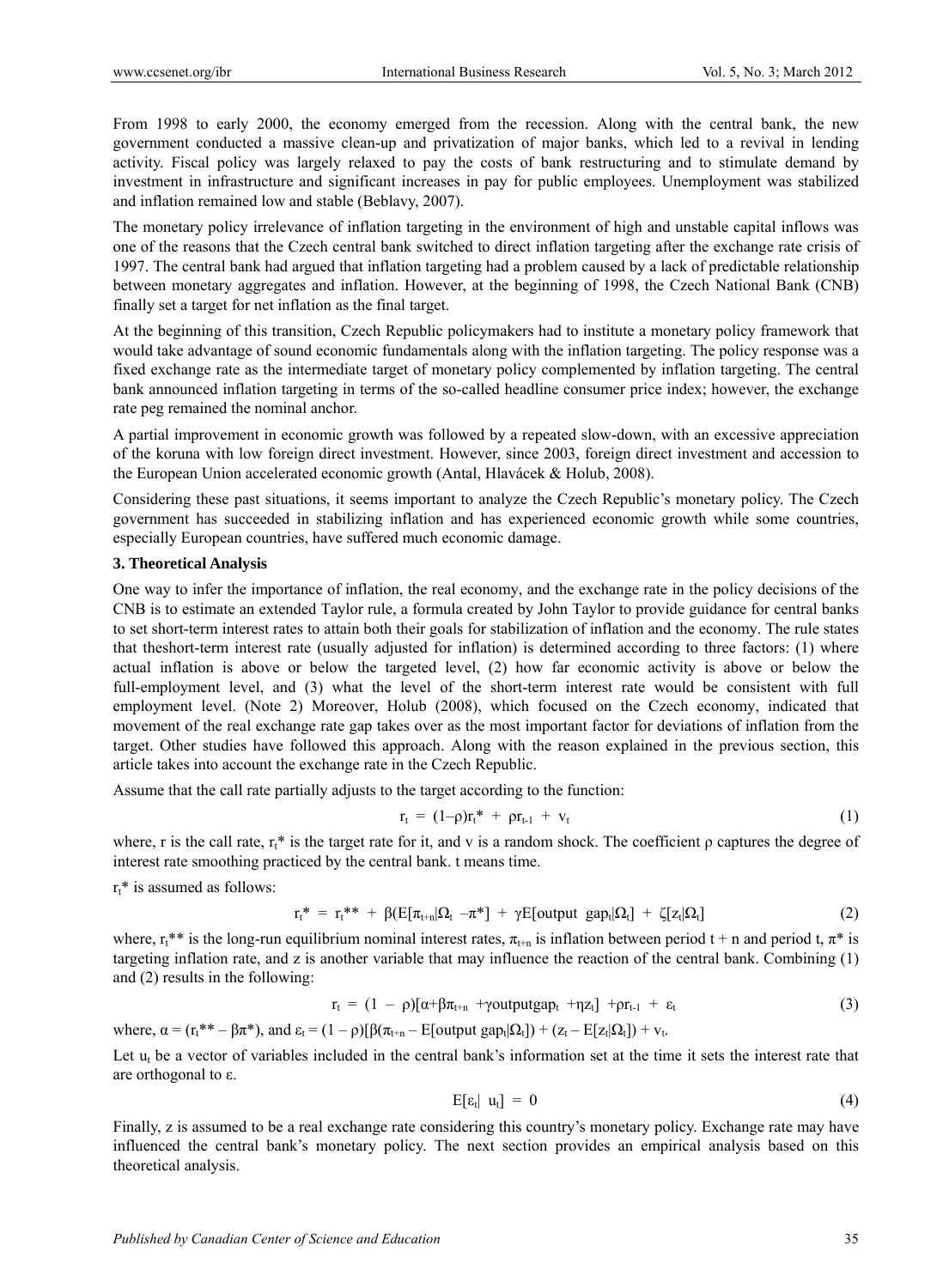## **4. Empirical Analysis**

Equation (4) entails the orthogonality conditions that we exploit to estimate the unknown parameters via GMM (generalized method of moments). GMM is a robust estimator in that, unlike maximum likelihood estimation, does not require information about the exact distribution of the disturbances. Hansen's J statistics is also performed. This test checks whether the models moment contains match the data or not. In a GMM context, when there are more moment conditions than parameters to be estimated, this chi-square test can be used to test the over-identifying restrictions.

Dependent variable is overnight call rate. I used a one-time lag of the overnight call rate based on Eichengreen (2008), real GDP growth rate, the inflation rate (Note 3), and the lagged rate of real exchange rate depreciation as the explanation variables of the central bank's information set. Including (a one-time lag of) the interest rate and real exchange rate as explanation variables is a difference from pure Taylor model. The sample period is 1998 to 2010. (Note 4) In 1998, the central bank introduced inflation targeting. The data are quarterly. All of the data have no unit root at least at the 10 % level by the ADF test. All of data are from International Financial Statistics (IMF).

An important step is to estimate the output gap. Various methods may be employed for this purpose. The time series for GDP is transformed into an output gap series in two ways following Eichengreen (2008). One is to use the two-sided linear Hodrick-Prescott filter and the other is to use a linear trend. First, I examine the forward-looking case for the inflation rate. The results of the estimation are shown in Table 3.

## Insert Table 3 Here

The results indicate a good fit for actual movements in the call rate in general. The equations show that the call rate rises along with inflation. It also rises as actual output increases relative to capacity. The lagged dependent variable of interest rate  $\rho$  is significant and very large. Although the presence of the lagged dependent variable explains the success of these equations in following trends in the call rate, the other variables, inflation and output gap, still appear to have a role in determining call rate as expected. All of the variables are significant at the 1 % level.

The key finding is that the rate of change in the real exchange rate does not influence the setting of the policy instrument in equations (3) and (4). (Note 5) When the real exchange rate depreciates, there should be a tendency for the CNB to raise the call rate; however, ζ are in the opposite direction, counter to expectations; however, they are not significant. The addition of the rate of currency depreciation reduces the magnitude of the other coefficients but does not change the results.

Finally, the method for the calculation of output gap does not produce a large difference in results as shown in the equations for the case of  $(1)$   $(3)$  and  $(2)$   $(4)$ . (Note 6)

In Table 4, it is interesting to note that the substitution of backward-looking for forward-looking behavior produces a negative coefficient for the excess of actual output over capacity output in some cases [equations (5), (7), and (8)]. Estimates of monetary policy reaction functions that are framed in terms of backward-looking price movements can be seriously misleading. (Note 7)

# Insert Table 4 Here

Compared to the results of Table 3, the results are not satisfactory. The CNB looks forward rather than backward when it formulates monetary policy.

## **5. The Role of the Exchange Rate**

Introduction of inflation targeting as an economy's monetary policy framework does not guarantee interest rate stability. The literature on the effects of inflation targeting on exchange rate volatility is not conclusive. Edwards (2007) suggested that volatility increases with inflation targeting as a result of the flexible exchange rate regime. Rose (2007) indicated that inflation targeting delivers the best outcomes in terms of lower exchange rate volatility. Some advocates of inflation targeting have taken the position that the exchange rate regime that is fully compatible with an inflationtargeting framework for the conduct of monetary policy is essentially free-floating. At the most basic level, the choice of exchange rate regime, or the weight placed on changes in the exchange rate in the central bank's reaction function, should be a function of a country's economic development strategy.

The Czech Republic has been committed to a strategy of export-led growth, which can keep the exchange rate stable at a competitive level. Czech policymakers may be reluctant to move to greater exchange rate fluctuation because of the worry that exchange rate stability is important for economic growth. A strategy of keeping the exchange rate from appreciating and keeping interest rates low to confer additional resources into the production of exports-or, more generally, into the production of those goods for which the scope for productivity improvement is greatest-does not work as well in the Czech Republic.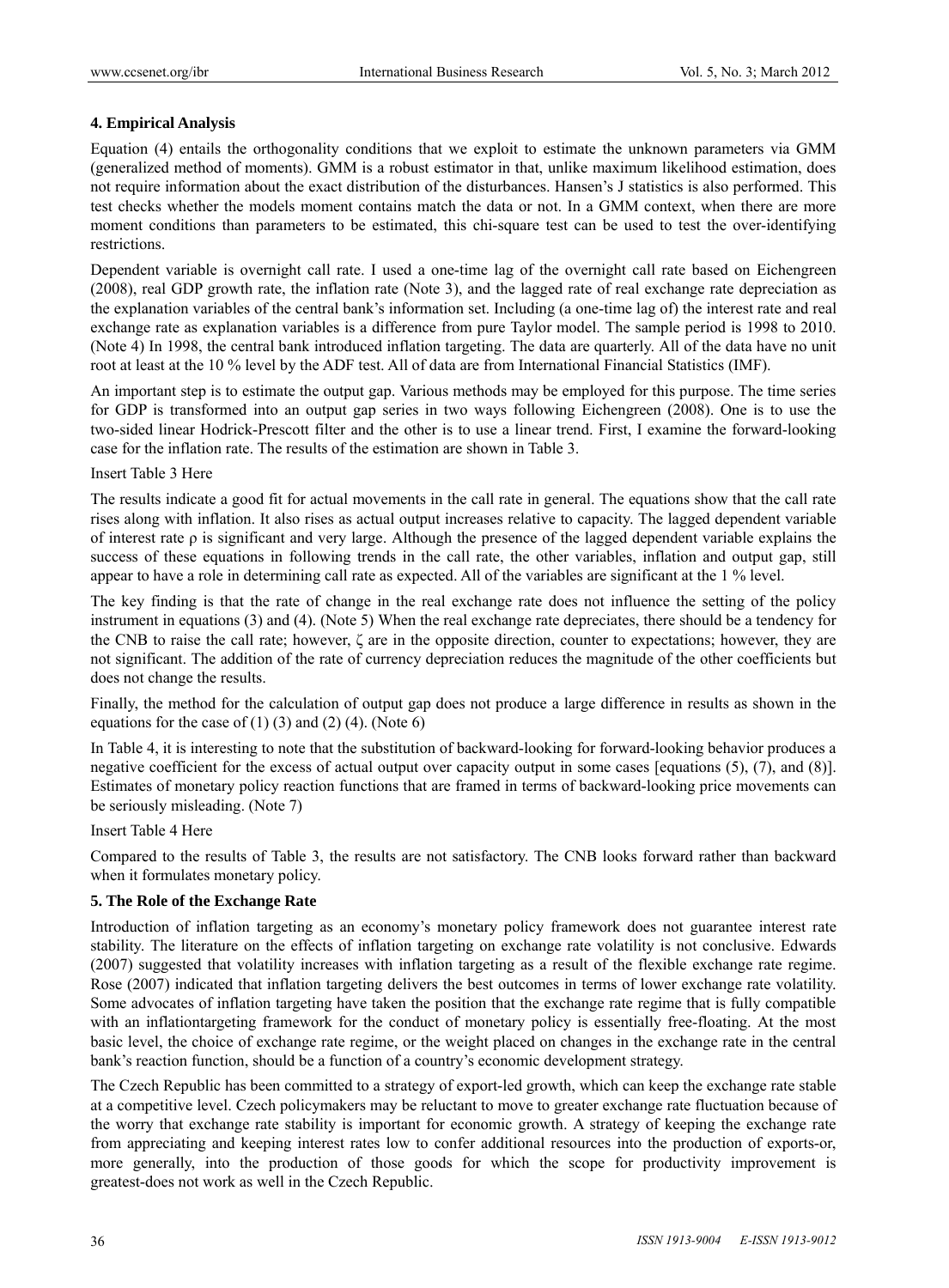However, few studies have analyzed the relationship between inflation targeting and exchange rate. The main reason may be that many emerging countries that had adopted inflation targeting have changed their exchange rate regime from fixed to floating and their nominal anchor from exchange rate to inflation targeting. Since the introduction of the floating exchange rate regime, some emerging countries have had to intervene in the foreign exchange markets more than advanced economies. Domaç & Mendoza (2004) suggested that foreign exchange market interventions reduce exchange rate volatility, whereas Guimarães & Karacadag (2004) found that interventions had a limited effect on volatility. Using panel data for 37 countries, Berganza & Broto (2011) showed that inflation targeting leads to higher exchange rate volatility. As these, it seems that the results are inconclusive.

In this present study, the case of the Czech Republic, the reason why the real exchange rate does not influence interest rates is difficult to understand. It can be understood that (1) the central bank need not manipulate the exchange rate strongly, (2) the central bank knows that exchange rate policy does not have a strong effect on exchange rates themselves under the global economy and financial deregulation, (3) the central bank has tried to manipulate the exchange rate; however, it has not had strong positive effects. The reason for (3) may not be able to be adopted as it would be unnecessary and impossible to manipulate exchange rate strongly by interventions. The CNB does not seem to have taken such stances (3). So (1) and (2) should be the reason that the equations excluding real exchange rate would be adequate.

## **6. Conclusions**

The Czech experience with inflation targeting has been satisfactory. The authority has succeeded in maintaining a stable and moderate rate of inflation while enjoying economic growth when it conducts monetary policies. The technical problems suggested by skeptics of the application of inflation targeting have not interfered with the operation of this regime. This article suggested that the CNB did not look backward but forward for inflation rate. Also, The CNB does not care about the real exchange rate when it manipulates interest rates. The reason may be (1) the central bank need not manipulate the exchange rate strongly and (2) the central bank knows that exchange rate policy does not have a strong effect on exchange rates under the global economy and financial deregulation.

The Czech Republic has conducted an overall package of reforms that has promoted and sustained economic growth and modernization. Inflation targeting seems to be a useful strategy for the conduct of monetary policy; however, there is no relationship between the real exchange rate and interest rates under inflation targeting. On this point, further research is needed.

## **References**

Antal, J., Hlavácek, M., & Holub, T. (2008). Basic characteristics of inflation targeting in the Czech Repblic. In K. Šmídková (Ed.), *Evaluation of the fulfillment of the CNB's inflation targets 1998-2007* (pp.18-34). Czech National Bank. Retrieved from http://www.cnb.cz/en/research/research\_publications/evaluation\_infl\_targets/

Beblavy, M. (2007). *Monetary policy in Central Europe*. London: Routledge. http://dx.doi.org/10.4324/9780203964231

Berganza, J. C., & Broto, C. (2011). Flexible inflation targets, Forex interventions and exchange rate volatility in emerging countries. *BOFIT Discussion Paper*, 9/2011 (Bank of Finland). Retrieved from http://www.suomenpankki.fi/bofit\_en/tutkimus/tutkimusjulkaisut/dp/Pages/dp0911.aspx

Calvo, G., & Reinhart, C. (2000). Fear of floating. *NBER Working Paper*, 7993.

Clarida, R., Gali, J., & Gertler, M. (1998). Monetary policy rule in practice: Some international evidence. *European Economic Review, 46*(1), 1033-1068. http://dx.doi.org/10.1016/S0014-2921(98)00016-6

Domaç, I., & Mendoza, A. (2004). Is there room for foreign exchange interventions under an inflation targeting framework? Evidence from Mexico and Turkey. *World Bank Policy Research Working Paper*, 3288. Retrieved from http://ideas.repec.org/p/wbk/wbrwps/3288.html

Drabek, Z., Janacek, K., & Tuma, K. (1994). Inflation in the Czech and Slovak Republics. *Journal of Comparative Economics, 18*(2), 146-174. http://dx.doi.org/10.1006/jcec.1994.1021

Edwards, S. (2007). The relationship between exchange rate and inflation targeting revisited. In Mishkin F. & K. Schmidt-Hebbel (Eds), *Monetary policy under inflation Targeting* (pp. 373-413). Santiago: Banco Central de Chile.

Eichengreen, B. (2008). The role of the exchange rate in inflation targeting: A case study of Korea. In Bentley D. T. & E. P. Nelson (Eds.), *Inflation roles, Targeting and Dynamics* (pp. 22-55). New York: Nova Science.

Erdem, E., & Kayhan, S. (2011). The Taylor rule in estimating the performance of inflation targeting programs: The case of Turkey. *Global Economy Journal, 11*(1), 1-15. http://dx.doi.org/10.2202/1524-5861.1718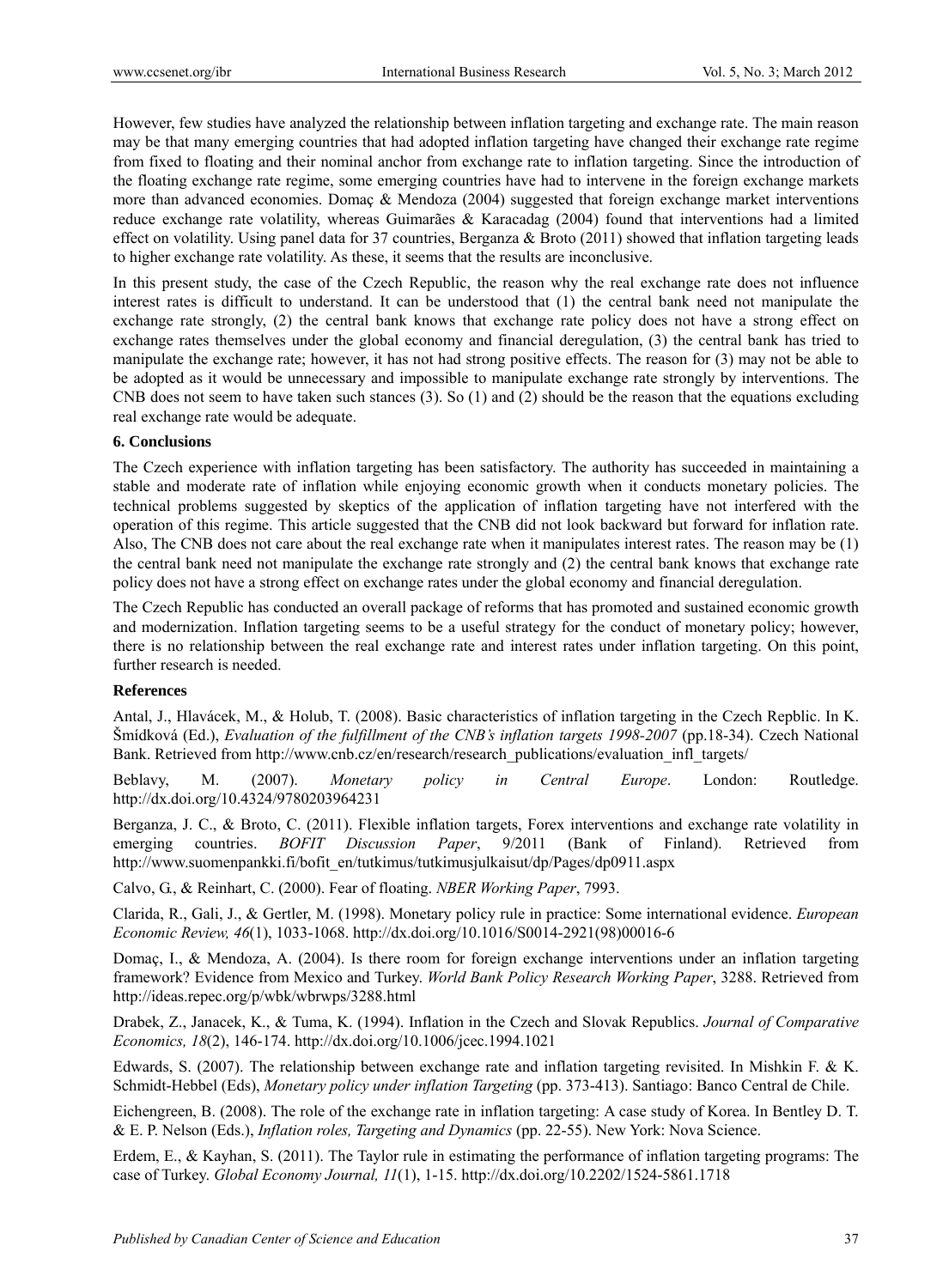Fackler, S. S., & McMillin, W. D. (2011). Inflation forecast targeting: An alternative approach to estimating the inflation-output variability tradeoff. *Southern Economic Journal, 78*(2), 424-451.

Geršl, A., & Holub, T. (2006). Foreign exchange interventions under inflation targeting: The Czech experience. *Contemporary Economic Policy, 24*(4), 475-491. http://dx.doi.org/10.1093/cep/byl015

Guimarães, R., & Kavacadag, C. (2004). The empirics of foreign exchange intervention in emerging market countries: The cases of Mexico and Turkey. *IMF Working Paper*, 04/123. Retrieved from http://www.imf.org/external/pubs/cat/longres.aspx?sk=17468.0

De Gregorio, J., Tokman, A., & Valdés, R. (2005). Flexible exchange rate with inflation targeting in Chile: Experience and issues. *Inter-American Development Bank Working Paper*, No. 4427. Retrieved from http://ideas.repec.org/p/idb/wpaper/4427.html

Hayo, B., & Neuenkirch, M. (2011). Canadian interest rate setting: The information content of Canadian and U.S. central bank communication. *Southern Economic Journal, 78*(1), 131-148.

Holub, T., & HurnĂk, J. (2008). Ten years of Czech inflation targeting: Missed targets and anchored expectations. *Emerging Markets Finance and Trade, 44*(6), 67-85. http://dx.doi.org/10.2753/REE1540-496X440605

Holub, T. (2008). Causes of deviations of inflation from CNB targets: An empirical analysis. In K. Šmídková (Ed.), *Evaluation of the fulfillment of the CNB's inflation targets 1998-2007* (pp.46-56). Czech National Bank. Retrieved that the contract of the contract of the contract of the contract of the contract of the contract of the contract of the contract of the contract of the contract of the contract of the contract of the contract of

http://www.cnb.cz/miranda2/export/sites/www.cnb.cz/en/research/research\_publications/evaluation\_infl\_targets/do wnload/evaluation\_inf\_targets\_1998-2007\_chap\_04.pdf

Horváth, T. (2008). Asymmetric monetary policy in the Czech Republic? In K. Šmídková (Ed.), *Evaluation of the fulfillment of the CNB's inflation targets 1998-2007* (pp.116-130). Czech National Bank. Retrieved from http://www.cnb.cz/miranda2/export/sites/www.cnb.cz/en/research/research\_publications/evaluation\_infl\_targets/do wnload/evaluation\_inf\_targets\_1998-2007\_chap\_09.pdf

Hurník, J., Kameník, O., & Vlcek, J. (2008). The history of inflation targeting in the Czech Republic through the lens of a dynamic general equilibrium model. *Czech Journal of Economics and Finance, 58*(9-10), 454-469.

Kotlán, V., & Navrátil, D. (2003). Inflation targeting as a stabilization tool: Its design and performance in the Czech Republic. *Czech Journal of Economics and Finance, 53*(5-6), 220-242.

Kurihara, Y. (2010). Has inflation targeting been effective? *International Journal of Business, 15*(4), 411-424.

Mihov, I., & Rose, A. (2008). Is old money better than new? Duration and monetary regimes. *The Open-Access, Open-Assessment E-Journal, 2*, 2008-2013. Retrieved from http://econpapers.repec.org/scripts/search/search.asp?ft=Mihov

Mishkin, F., & Savastano, M. (2000). Monetary policy strategies for Latin America. *NBER Working Paper*, 7617.

Rose, A. (2007). A stable international monetary system emerges: Inflation targeting is Bretton Woods, reversed. *Journal of International Money and Finance, 26*, 663-681. http://dx.doi.org/10.1016/j.jimonfin.2007.04.004

Taylor, M., & Davradakis, E. (2006). Interest rate setting and inflation targeting: Evidence of a nonlinear Taylor rule for the United Kingdom*. Studies in Nonlinear Dynamics and Econometrics, 10*(4), 1-16. http://dx.doi.org/10.2202/1558-3708.1359

## **Notes**

Note 1. Empirical evidence suggests that this is the case for Brazil and Mexico. See Mishkin&Savastano (2000).

Note 2. There are many opinions about this rule. See, for example, Taylor &Davradakis (2006), which suggested that the very predictability of this policy rule, set out in a nonlinear framework, may be one reason that the United Kingdom has enjoyed price stability combined with strong growth. I followed the approach of Clarida, Gali, & Gertler (1998).

Note 3. Fackler & McMillin (2011) suggested a dynamic stochastic simulation of the average inflation rate using the moving average representation of a vector autoregressive (VAR) model.

Note 4. Another reason why the sample period is short is a result of the lack of data.

Note 5. The result is similar to de Gregorio et al. (2005).